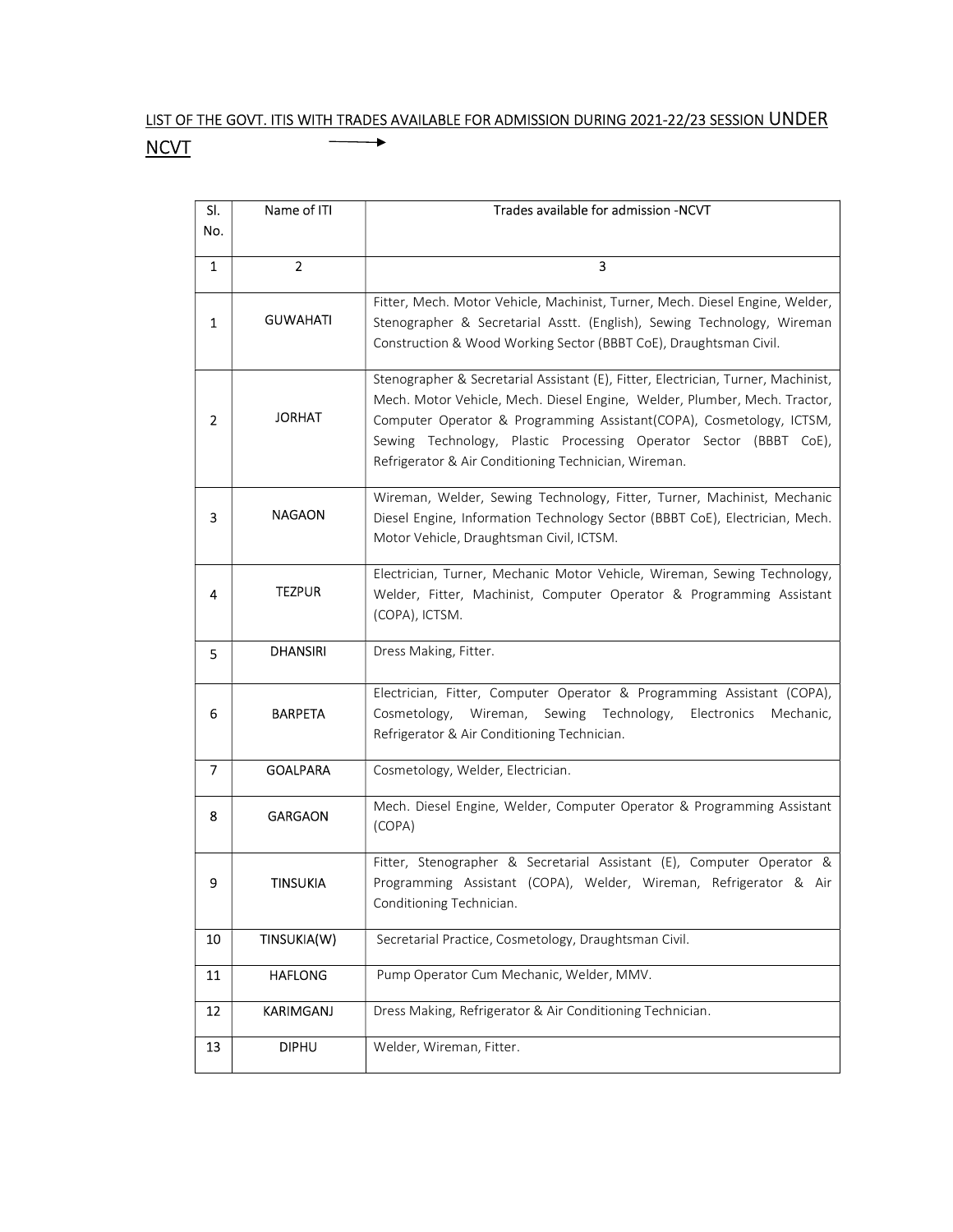| 14 | <b>BONGAIGAON</b>      | Electrician, Fitter, Mechanic Motor Vehicle, Wireman, Mech. Diesel Engine,<br>Welder, Turner, Stenographer & Secretarial Asstt.(English),<br>Sewing<br>Technology.                                                                                                                                                 |
|----|------------------------|--------------------------------------------------------------------------------------------------------------------------------------------------------------------------------------------------------------------------------------------------------------------------------------------------------------------|
| 15 | <b>KOKRAJHAR</b>       | Sewing Technology, Computer Operator & Programming Assistant (COPA),<br>Cosmetology, Welder.                                                                                                                                                                                                                       |
| 16 | MAZBAT(W)              | Computer Operator & Programming Assistant (COPA), Draughtsman Civil                                                                                                                                                                                                                                                |
| 17 | <b>SRIKONA</b>         | Draughtsman(Civil), Welder, Mechanic Diesel Engine, Sewing Technology,<br>Secretarial Asstt.(E)<br>Stenographer<br>&<br>Surface<br>$\sim 10^{-11}$<br>Ornamentation<br>Techniques(Embroidery) ,Fabrication (Fitting &Welding) Sector (BBBT CoE),<br>Fitter, Electrician, MMV, ICTSM, Electronic Mechanic, Wireman. |
| 18 | GUWAHATI(W)            | Secretarial Practice, Cosmetology, Draughtsman (Civil).                                                                                                                                                                                                                                                            |
| 19 | <b>DHEMAJI</b>         | Welder, Stenographer & Secretarial Asstt.(English), MMV                                                                                                                                                                                                                                                            |
| 20 | <b>MAJULI</b>          | Sewing Technology, Computer Operator & Programming Assistant (COPA),<br>Mechanic Diesel Engine, Electronics Mechanics.                                                                                                                                                                                             |
| 21 | <b>DIBRUGARH</b>       | Secretarial Practice, Cosmetology, Plastic Processing Operator sector BBBT-<br>CoE, Electronics Mechanics.                                                                                                                                                                                                         |
| 22 | <b>BHERGAON</b>        | Electrician, Fitter.                                                                                                                                                                                                                                                                                               |
| 23 | <b>MORIGAON</b>        | Dress Making, MMV, Electrician                                                                                                                                                                                                                                                                                     |
| 24 | SILCHAR (W)            | Cosmetology                                                                                                                                                                                                                                                                                                        |
| 25 | <b>NORTH LAKHIMPUR</b> | Sewing Technology                                                                                                                                                                                                                                                                                                  |
| 26 | <b>HAILAKANDI</b>      | Electrician                                                                                                                                                                                                                                                                                                        |
| 27 | <b>NALBARI</b>         | Fitter, Electrician                                                                                                                                                                                                                                                                                                |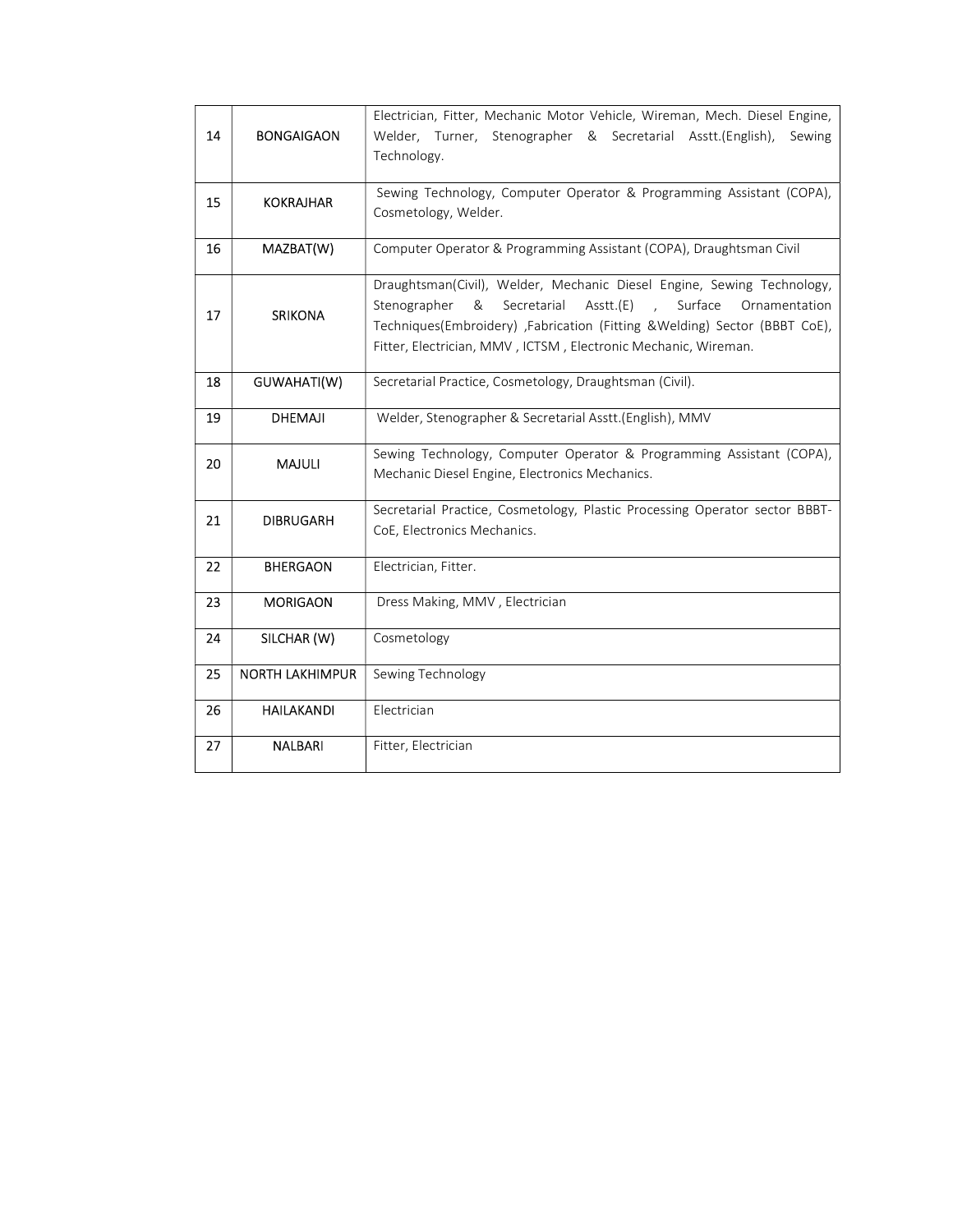## LIST OF THE GOVT.ITIS WITH TRADES AVAILABLE FOR ADMISSION DURING THE 2021-22/23 SESSION UNDER SCVT  $\longrightarrow$

| SI.<br>No.     | Name of ITI                         | Trades available for admission- SCVT                                                                                                    |
|----------------|-------------------------------------|-----------------------------------------------------------------------------------------------------------------------------------------|
| 1              | $\overline{2}$                      | 3                                                                                                                                       |
| $\mathbf{1}$   | <b>GUWAHATI</b>                     | Computer Operator & Programming Assistant (COPA)                                                                                        |
| $\overline{2}$ | <b>DHANSIRI</b>                     | Cosmetology, ICTSM.                                                                                                                     |
| 3              | <b>GOALPARA</b>                     | Computer Operator & Programming Assistant (COPA)                                                                                        |
| 4              | MAZBAT(W)                           | <b>Dress Making</b>                                                                                                                     |
| 5              | <b>NALBARI</b>                      | Computer Operator & Programming Assistant (COPA), MMV, Electronic<br>Mechanic.                                                          |
| 6              | <b>HAILAKANDI</b>                   | Computer Operator & Programming Assistant (COPA)                                                                                        |
| 7              | <b>DIPHU</b>                        | Welder, Draughtsman Civil                                                                                                               |
| 8              | <b>BONGAIGAON</b>                   | Computer Operator & Programming Assistant (COPA), Cosmetology, Plastic<br>Processing Operator, ICTSM.                                   |
| 9              | <b>KOKRAJHAR</b>                    | BLTT(Bodo Type)                                                                                                                         |
| 10             | SOUTH SALMARA                       | Computer Operator & Programming Assistant (COPA), Cosmetology,<br>ICTSM.                                                                |
| 11             | <b>BHERGAON</b>                     | Computer Operator & Programming Assistant(COPA)                                                                                         |
| 12             | <b>DUDHNOI</b>                      | Cosmetology, Welder                                                                                                                     |
| 13             | <b>RANGIA</b>                       | Computer Operator & Programming Assistant(COPA), Cosmetology,<br>Welder                                                                 |
| 14             | <b>TITABOR</b>                      | Fitter, Mech. Refrigeration & Air Conditioning Technician, Mechanic Diesel<br>Engine, Computer Operator & Programming Assistant (COPA). |
| 15             | <b>BISWANATH</b><br><b>CHARIALI</b> | Computer Operator & Programming Assistant(COPA), Cosmetology,<br>Welder                                                                 |
| 16             | <b>PATHSALA</b>                     | Computer Operator & Programming Assistant (COPA), Information &<br>Communication Technology System Maintenance, Welder.                 |
| 17             | <b>HALFLONG</b>                     | Electronic Mechanic                                                                                                                     |
| 18             | SOOTEA                              | Computer Operator & Programming Assistant(COPA)                                                                                         |
| 19             | <b>DIVYANG ITI</b><br>Dibrugarh     | Computer Operator & Programming Assistant(COPA) (For Exclusively<br>Visually Impaired)                                                  |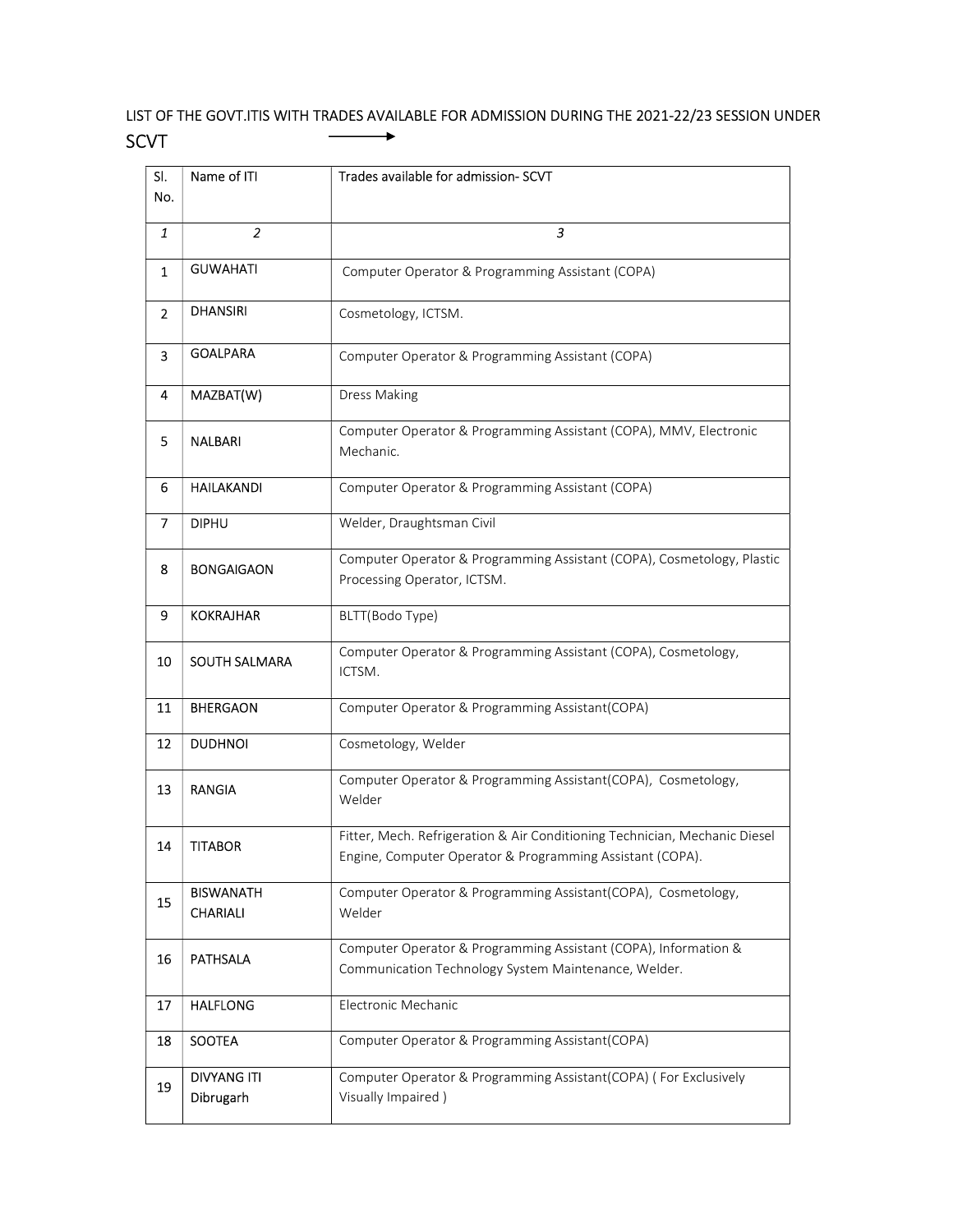## LIST OF THE GOVT. ITIS WITH TRADES AVAILABLE FOR ADMISSION DURING 2021-2022/23 SESSION SCVT TRADES UNDER IMC ON PAYMENT OF HIGHER COURSE FEE  $\longrightarrow$

| SI. | Name of ITI          | Trades available for admission -SCVT                                                                        |
|-----|----------------------|-------------------------------------------------------------------------------------------------------------|
| No. |                      |                                                                                                             |
|     |                      |                                                                                                             |
| 1   | $\overline{2}$       | 3                                                                                                           |
|     |                      | Mechanic Diesel Engine, Electrician, Multimedia Animation,                                                  |
|     | <b>GUWAHATI</b>      | Stenographer & Secretarial Asstt.(English), Welder, Fitter, Turner,                                         |
| 1.  |                      | Mechanic Refrigeration & Air Conditioner Technician, Fire Technology &                                      |
|     |                      | Industrial Safety Management, Plumber.                                                                      |
|     |                      |                                                                                                             |
|     | <b>TEZPUR</b>        | Electrician, Welder, Fitter, Mechanic Diesel Engine, Turner, Machinist,                                     |
| 2.  |                      | Wireman                                                                                                     |
|     |                      | Soil Testing and Crop Technician, Mech. Motor Vehicle, Computer                                             |
| 3.  | <b>JORHAT</b>        | Operator & Programming Assistant(COPA)                                                                      |
|     |                      |                                                                                                             |
|     | <b>DHANSIRI</b>      | Computer Operator & Programming Assistant (COPA), Mechanic Diesel                                           |
| 4.  |                      | Engine, Welder, Electrician.                                                                                |
|     | <b>GARGAON</b>       | Mechanic Diesel Engine, Electrician, Welder, Machinist.                                                     |
| 5.  |                      |                                                                                                             |
|     |                      | Cosmetology, Secretarial Practice, Front Office Assistant, Mechanic                                         |
| 6.  | GUWAHATI (W)         | Electronics.                                                                                                |
|     |                      |                                                                                                             |
|     | <b>NAGAON</b>        | Fitter, Mechanic Diesel Engine, Mechanic Motor Vehicle, Wireman,                                            |
| 7.  |                      | Welder, Digital Photographer, Stenographer & Secretarial Asstt.(English),<br>Solar Technician (Electrical). |
|     |                      |                                                                                                             |
|     | NALBARI              | Computer Operator & Programming Assistant, Electrician,, Mechanic                                           |
| 8.  |                      | Auto Body Repair, Mechanic Auto Body Painting, MMV, Fitter.                                                 |
|     |                      |                                                                                                             |
| 9.  | <b>SRIKONA</b>       | Mechanic Diesel Engine, Electrician, Fitter.                                                                |
| 10. | <b>HAFLONG</b>       | Computer Operator & Programming Assistant (COPA)                                                            |
|     |                      |                                                                                                             |
| 11. | <b>SOUTH SALMARA</b> | Electrician, Computer Operator & Programming Assistant (COPA), ICTSM                                        |
|     |                      | Mechanic Diesel Engine, Welder, Desktop Publishing Operator, Electronic                                     |
| 12. | <b>MORIGAON</b>      | Mechanic                                                                                                    |
|     |                      |                                                                                                             |
|     | <b>BARPETA</b>       | Electrician, Computer Operator & Programming Assistant (COPA),                                              |
| 13. |                      | Stenographer & Secretarial Asstt.(English)                                                                  |
|     | <b>GOLAGHAT</b>      | Computer Operator & Programming Assistant (COPA), Wireman                                                   |
| 14. |                      |                                                                                                             |
| 15. | MAJULI               | Electrician, Mechanic Diesel Engine                                                                         |
|     | <b>DIBRUGARH</b>     | Fitter, Welder                                                                                              |
| 16. |                      |                                                                                                             |